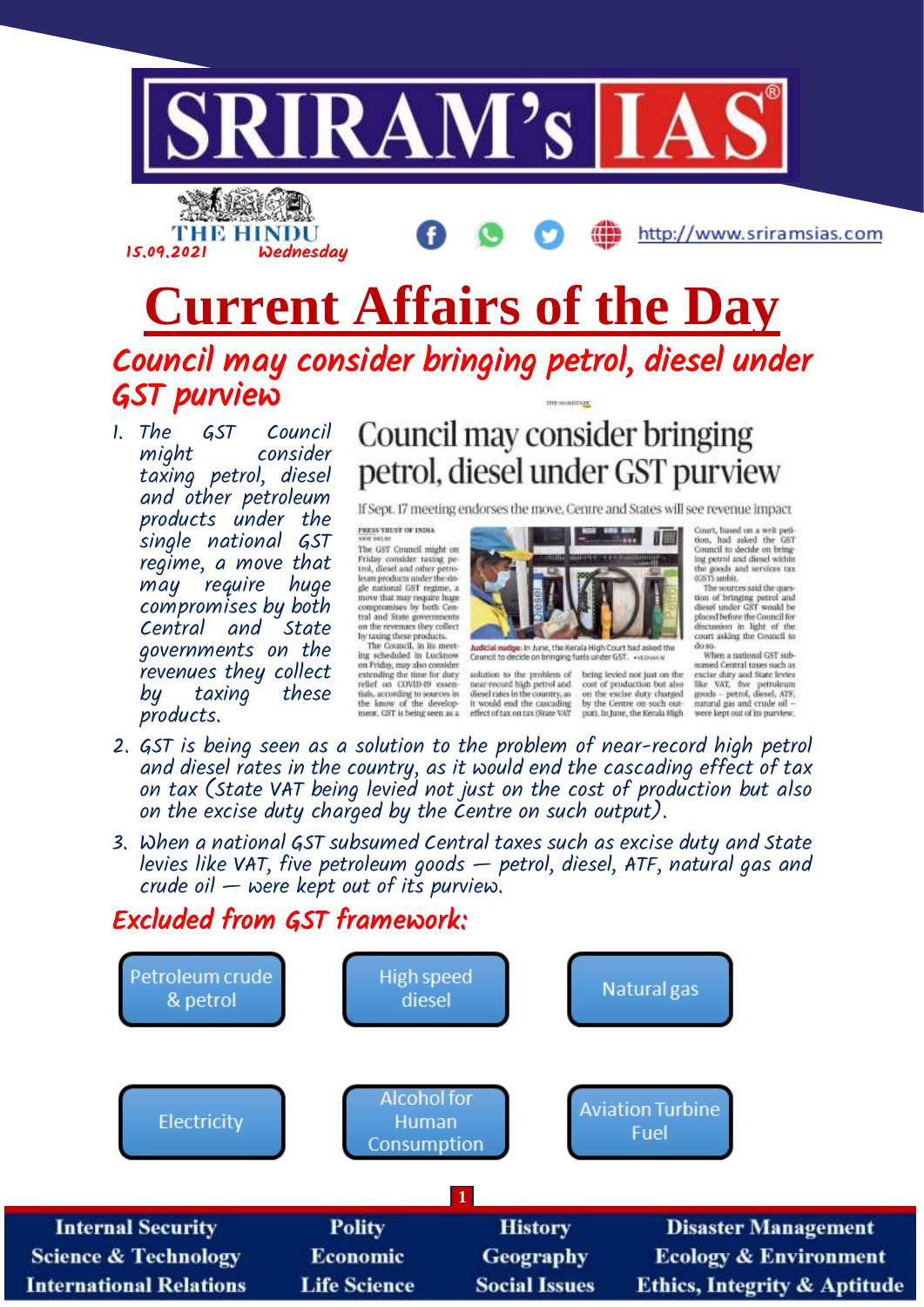



http://www.sriramsias.com

Most farmers did not know of agencies that procured crops under MSP: Report



Only 23.7% and 24.7% paddy produced was sold under MSP in Kharif and Rabi season respectively of 2018-19.

#### MSP under implementation challenges:

- 1. Only about 24 per cent of paddy and 20 per cent of wheat is sold under minimum support price (MSP) in India, according to the findings of the 77th round of the National Sample Survey report.
- 2. The data from the report, titled Situation Assessment of Agricultural Households and Land and Holdings of Households in Rural India, 2019, is from the 2018-2019 agricultural year (July 2018-June 2019).
- 3. Only 14.5 and 18.5 per cent of farmer families sold their produce to the government procurement agency under MSP in the Kharif and Rabi seasons respectively. This figure was even less for wheat  $-$  only 9.7 per cent of farmer families sold their crops to the procurement agency under MSP.
- 4. A very minuscule number of farmer families sold crops such as maize, jowar, groundnut and rapeseed to procurement agencies.
- 5. As much as 27.9 and 40.7 per cent sugarcane was sold in Kharif and Rabi season to procurement agencies — the highest among other crops.
- 6. The report also highlighted the awareness around MSP among farming households. Despite the government declaring MSP on major crops every year, its awareness was as low as 40.7 per cent for paddy, 21 per cent for maize and 39.8 per cent for sugarcane.
- 7. Awareness was even lower for other crops such as ragi (4.3 per cent), coconut (11 per cent), soybean (28.3 per cent) and groundnut (22 per cent).

| <b>Internal Security</b>        | <b>Polity</b>       | <b>History</b>       | <b>Disaster Management</b>              |
|---------------------------------|---------------------|----------------------|-----------------------------------------|
| <b>Science &amp; Technology</b> | <b>Economic</b>     | Geography            | <b>Ecology &amp; Environment</b>        |
| <b>International Relations</b>  | <b>Life Science</b> | <b>Social Issues</b> | <b>Ethics, Integrity &amp; Aptitude</b> |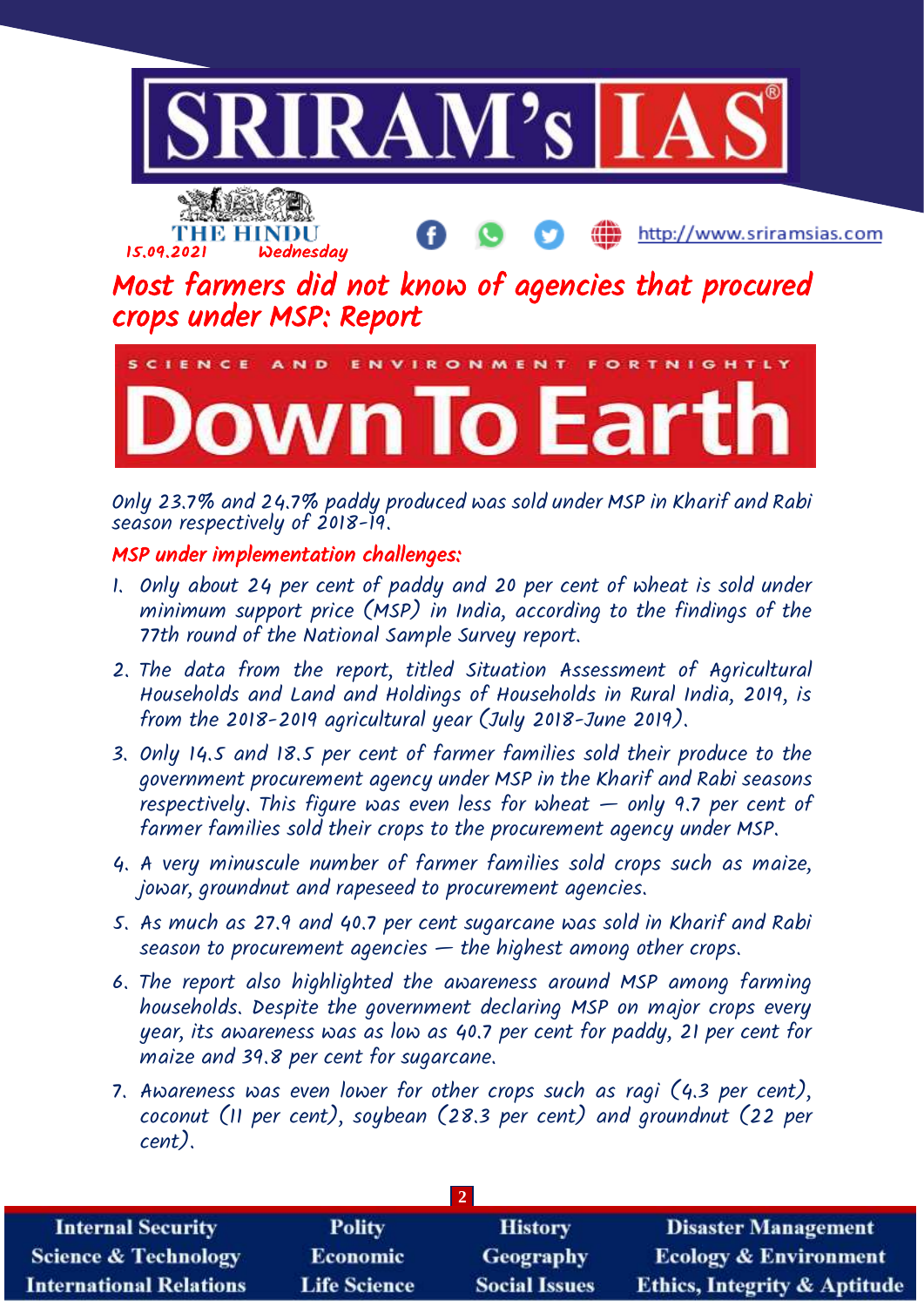

## Food Systems Summit: How government is robbing billions of dollars from farmers

India's policies block farmers' earnings in order to keep food costs low for consumers, according

15.09.2021 Wednesday

THE HINDU



http://www.sriramsias.com

to the latest UN report. India is a rare country that has been penalising its farmers instead of supporting them as most countries do, a recent report by the United Nations (UN) agencies has flagged. The report comes amid rising farmers' protests in India over unfavourable terms of trade.

#### The report:

- 1. Food and Agriculture Organization (FAO), UN Development Programme (UNDP) and UN Environment Programme (UNEP) released the report. The report, titled A Multi-billion-dollar Opportunity, has demanded reforming and repurposing agricultural support systems across the world.
- 2. The latest report is part of this process and recommends specific steps to reform the food systems. It focuses on the countries' support to farmers that distort prices, encourage emission-intensive agriculture resulting in global warming and make the global agriculture trade an unequal one for the vast smallholder farmers.

#### Indian exceptionalism:

- 1. Its analysis showed that middle-income countries, in general, have increased their support for agriculture, even though they have different ways to do so. But, India along with Argentina and Ghana are exceptions in terms of taxing the producers to protect the consumers, or to keep food inflation low and affordable for the general population
- 2. Earlier, an analysis by the Agricultural Policy Monitoring and Evaluation 2020 of the Organisation for Economic Cooperation and Development (OECD) also highlighted India's massive penalty on farmers to keep food prices low.

### Food Systems Summit: 'Supports to farmers keeping the world away from SDGs and the Paris Agreement'

In September three UN agencies  $-$  Food  $\frac{1}{s}$  science and EN and Agriculture Organization (FAO), UN Development Programme (UNDP) and UN Environment Programme (UNEP) released A multi-billion-dollar opportunity: Repurposing agricultural support to

| <b>Internal Security</b>        | <b>Polity</b>       | <b>History</b>       | <b>Disaster Management</b>              |
|---------------------------------|---------------------|----------------------|-----------------------------------------|
| <b>Science &amp; Technology</b> | <b>Economic</b>     | <b>Geography</b>     | <b>Ecology &amp; Environment</b>        |
| <b>International Relations</b>  | <b>Life Science</b> | <b>Social Issues</b> | <b>Ethics, Integrity &amp; Aptitude</b> |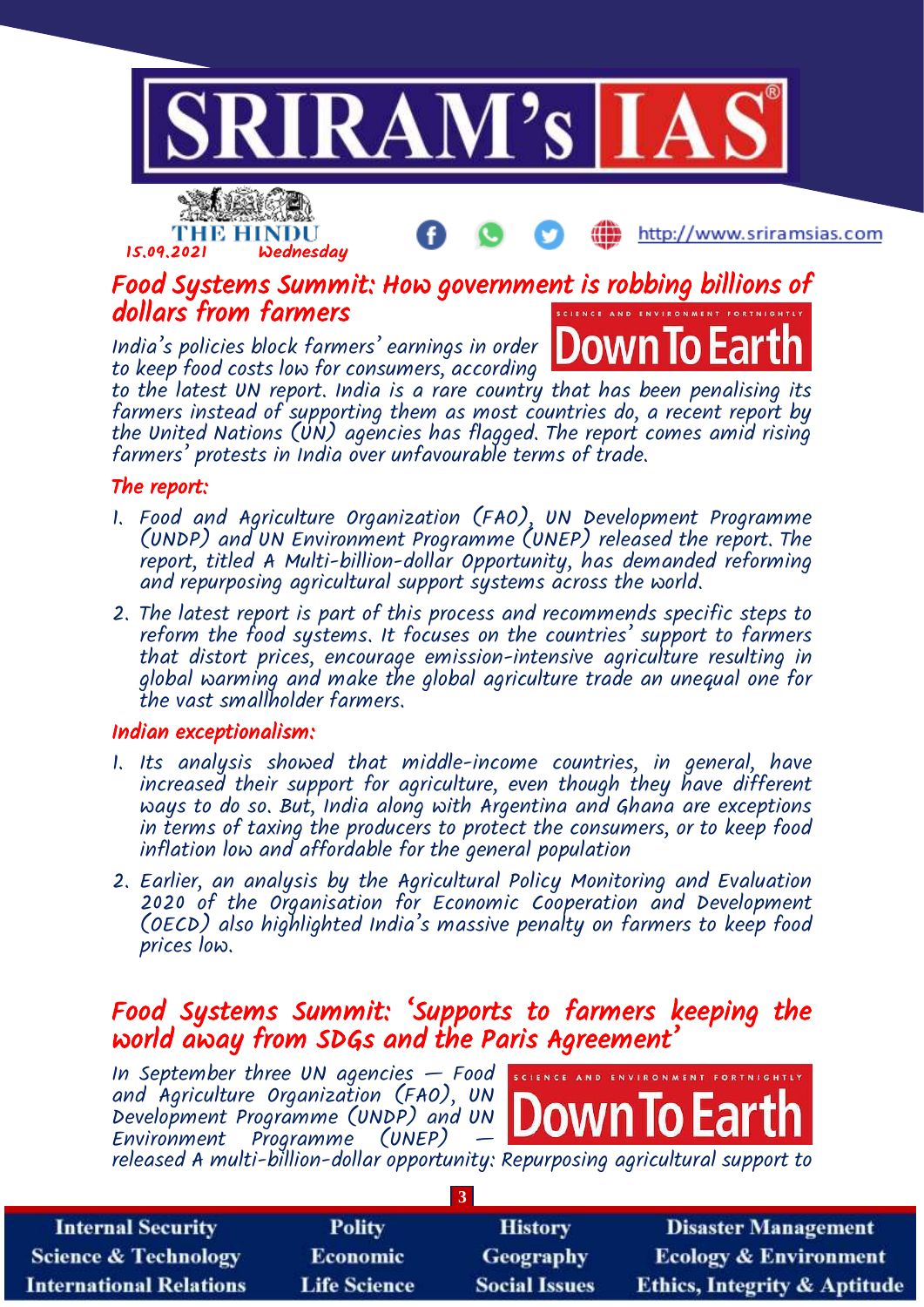

transform food systems. United Nations calls for repurposing and reforming price-distorting and environmentally harmful supports to farmers

#### Food systems and Climate change:

- 1. Agencies of the United Nations (UN) have called for a sweeping review of global support to farmers that are making the planet warmer and also keeping it away from attaining the Sustainable Development Goals (SDGs) by 2030.
- 2. The report analysed countries' support to farmers and the consequent adverse impacts on food prices, environment, global warming and farmers, specifically smallholders.
- 3. Support to farmers by countries has been a contentious issue in the regime of the World Trade Organization, putting the developed and developing countries at loggerheads.
- 4. The contemporary food production system has always been a cause of concern due to its high greenhouse gas (GHG) emissions.

#### Challenges:

- 1. The report's analysis of the support to farmers brought out three important conclusions: First, most of the support was targeted at a few commodities thus not benefiting all farmers.
- 2. Second, the support was for the most emission-intensive sectors like sugar and the beef production chain; and third, the current support systems had invariably helped corporates more than producers.
- 3. Currently, countries pump in \$540 billion a year as support to farmers. This is expected to triple by 2030 to \$1.759 trillion. "Yet 87 per cent of this support, approximately \$470 billion, is price distorting and environmentally and socially harmful," the report said.
- 4. These were inefficient, distorted food prices, hurt people's health, degraded the environment and were often inequitable, putting big agri-business ahead of smallholder farmers, a large share of whom were women, the report concluded, marshalling grim figures on the food systems' ecological footprints.

The report had a six-step recommendation to start the repurposing process. For governments, it suggested: measuring the support provided; understanding its positive and negative impacts; identifying repurposing options; forecasting their impacts; refining the proposed strategy and detailing its implementation plan; and, finally, monitoring the implemented strategy.

| <b>Internal Security</b>        | <b>Polity</b>       | <b>History</b>       | <b>Disaster Management</b>              |
|---------------------------------|---------------------|----------------------|-----------------------------------------|
| <b>Science &amp; Technology</b> | <b>Economic</b>     | Geography            | <b>Ecology &amp; Environment</b>        |
| <b>International Relations</b>  | <b>Life Science</b> | <b>Social Issues</b> | <b>Ethics, Integrity &amp; Aptitude</b> |